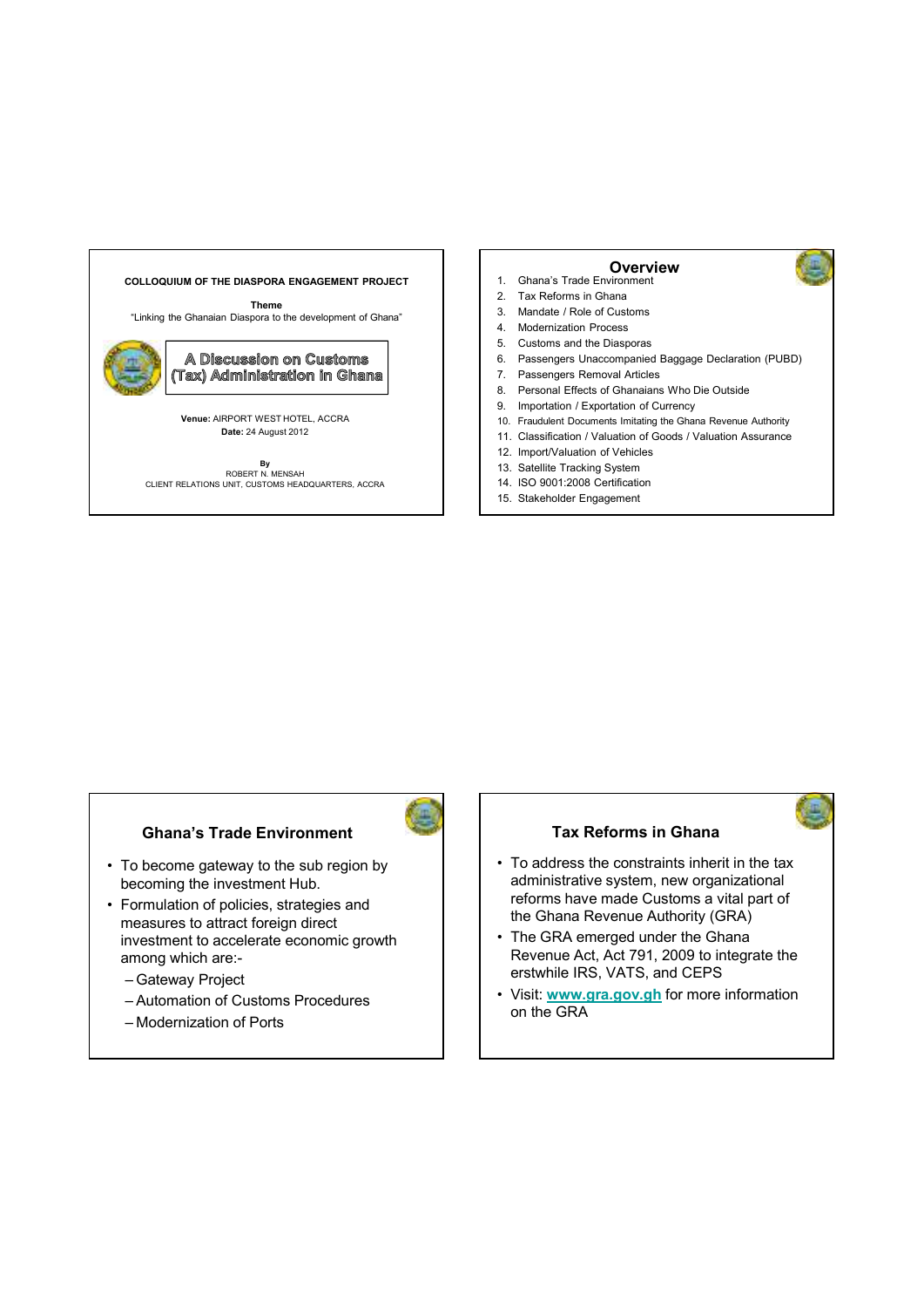

## **Mandate / Role of Customs**

Under PNDC Law 330 (1993), Customs plays the following critical roles in international trade :

- 1. Collection and Protection of Tax Revenue on imports / exports
- 2. Expedited clearing processes (facilitation)
- 3. Ensure compliance with national laws
- 4. Ensure environmental security and protection of society
- 5. Collects and Stores Trade data for statistical and regulatory purposes and for policy formulation

#### **Modernization Process**

Customs modernization is to bring the activities of the division in line with modern Customs practices with particular reference to:

- The Revised Kyoto Convention
- The Revised Arusha Declaration
- The SAFE Framework of Standards

#### **Customs and the Diasporas**

- **Trade and Customs** operate in an increasingly Globalized Environment
- Customs Reform involves improved techniques for clearing goods and processing passengers
- The **Diasporas** as key stakeholders demand of Customs effective policies and procedures that ensure expedited clearance
- Public accountability, disciplined workforce, and a working milieu devoid of corruption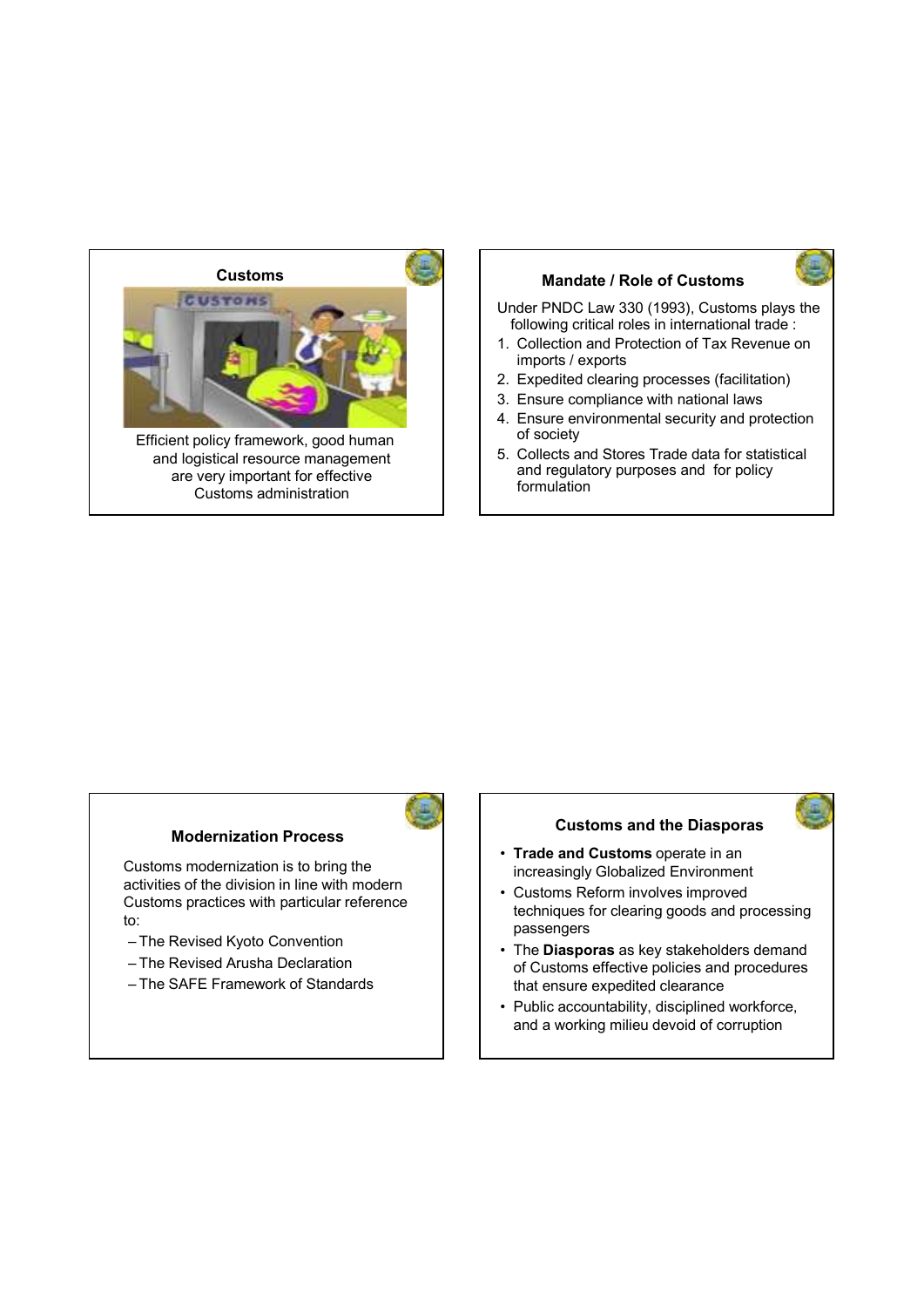#### **Passengers Unaccompanied Baggage Declaration (PUBD)**

- Passengers who have sent their personal effects in advance or are expecting personal effects after arrival must declare these on the appropriate form known as the "Passengers Unaccompanied Baggage Declaration" Form.
- This declaration must be made immediately on arrival or within forty-eight (48) hours of arrival. If a passenger fails to so declare, he may forfeit the concession.

#### **Passengers Removal Articles 1**

- Ghanaians who have stayed outside Ghana for more than twelve (12) continuous months and are removing residence may import their removal articles free of taxes.
- Removal articles include movable personal belongings or effects, domestic appliances, household provisions normally kept in stock, collectors' pieces, pet animals, and also any

# **Passengers Removal Articles 2**

equipment (other than agriculture, commercial or Industrial plant) necessary for the exercise of the calling, trade or professions of the passenger.

• Removal articles do not include arms, ammunition and motor vehicles. Arms and ammunition are restricted items, and can only be imported on a special permit.

#### **Personal Effects of Ghanaians Who Die Outside**

- These may be imported without payment of duties and taxes.
- Evidence of death must be produced to support application for concession.

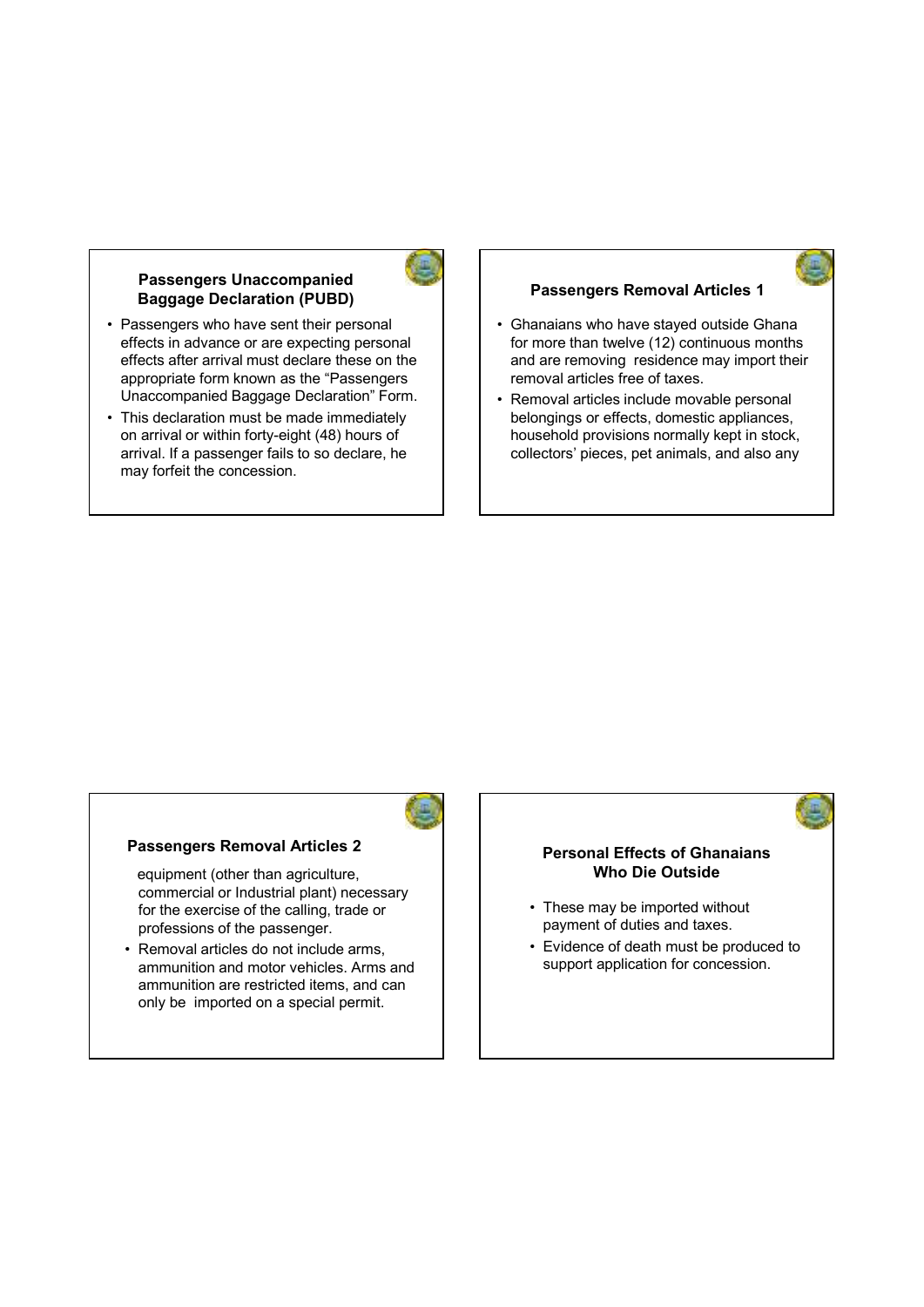#### **Importation / Exportation of Currency 1**



There are restrictions on the physical conveyance of currency to and from Ghana.

- Residents and non residents travelling abroad are permitted to carry up to US\$10,000 or its equivalent in travelers cheque or any other monetary instrument.
- Residents and non-residents arriving in Ghana are similarly permitted to carry up to US\$10,000 or its equivalent in travelers cheque or any other monetary instrument.

#### **Importation / Exportation of Currency 2**

- Amounts in excess of US\$10,000 or its equivalent shall NOT be carried in cash or any form of currency or monetary instrument by a traveller whether resident or non resident.
- Amounts in excess of US\$10,000 or other foreign currency equivalent shall be transferred only through a bank or authorized dealer.

#### **Importation / Exportation of Currency 3**

- Where the amount does not exceed the US\$10,000 limit or its equivalent in any other currency the traveller is required to declare the amount to Customs and proceed to fill the BOG Foreign Exchange Declaration Form (FXDF) at the port of entry or departure.
- Where the amount exceeds the limit of US\$10,000, Customs shall seize the entire amount whether declared or not.

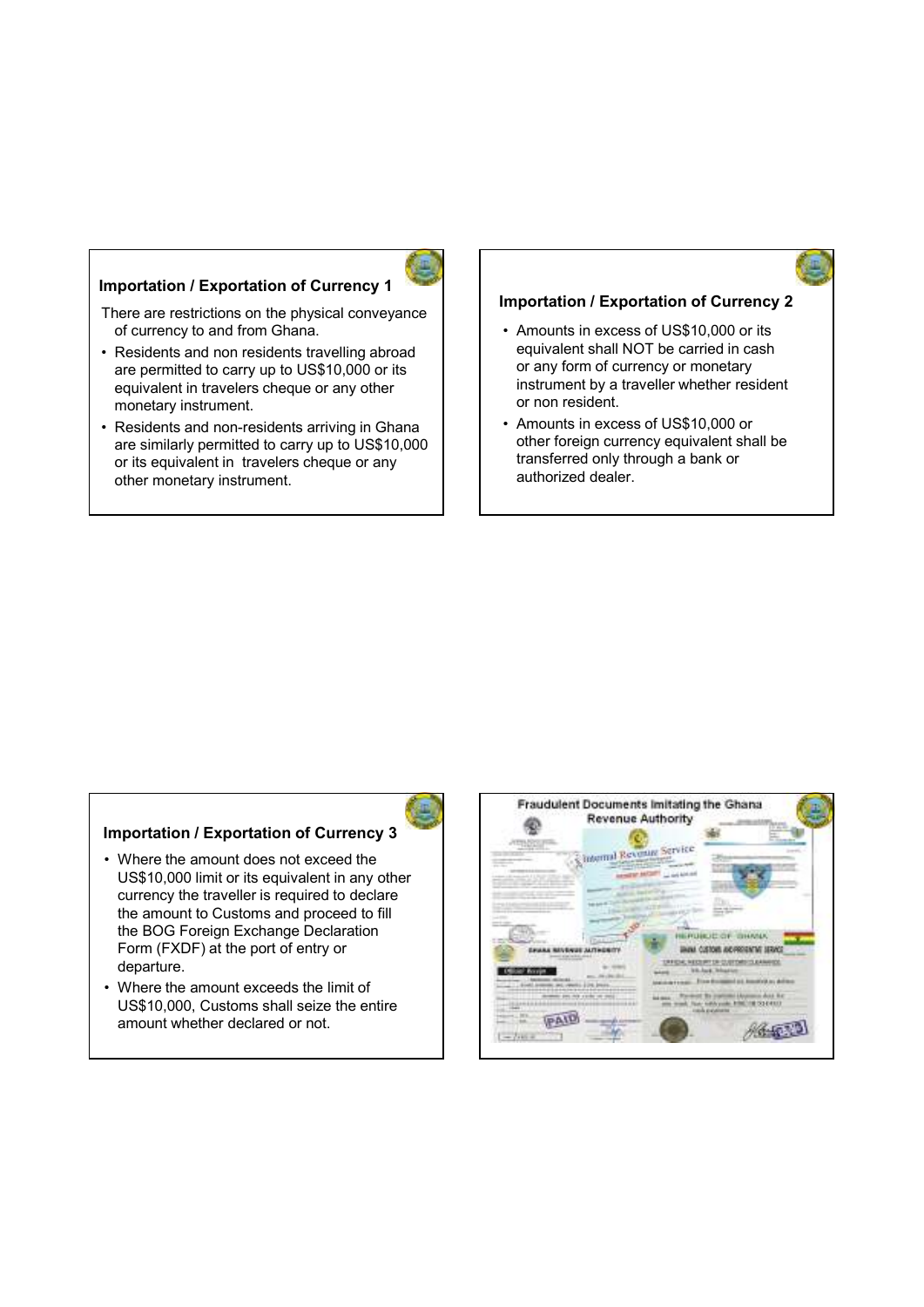#### **Classification / Valuation of Goods - DICs**

- Valuation and Classification are critical Customs functions in the clearance of goods
- Functions outsourced to the private sector - termed *Destination Inspection Companies (DICs)*
- Final decisions on valuation and classification rest with customs

#### **Valuation Assurance**

- The Valuation module in GCMS provides for a structured database of validated reference values for selected commodities by officers and relevant Customs Departments
- The Valuation Database is to be used for the Valuation Assurance of all items under coverage
- The use of the Valuation Database is mandatory for selected HS Codes that have been carefully chosen based on their risk levels

#### **Electronic Valuation of Used Vehicles**

• To remove the subjectivity and the unscientific appreciation/ depreciation of values for most vehicles, a computerized system of valuation of vehicles was introduced in September 2005



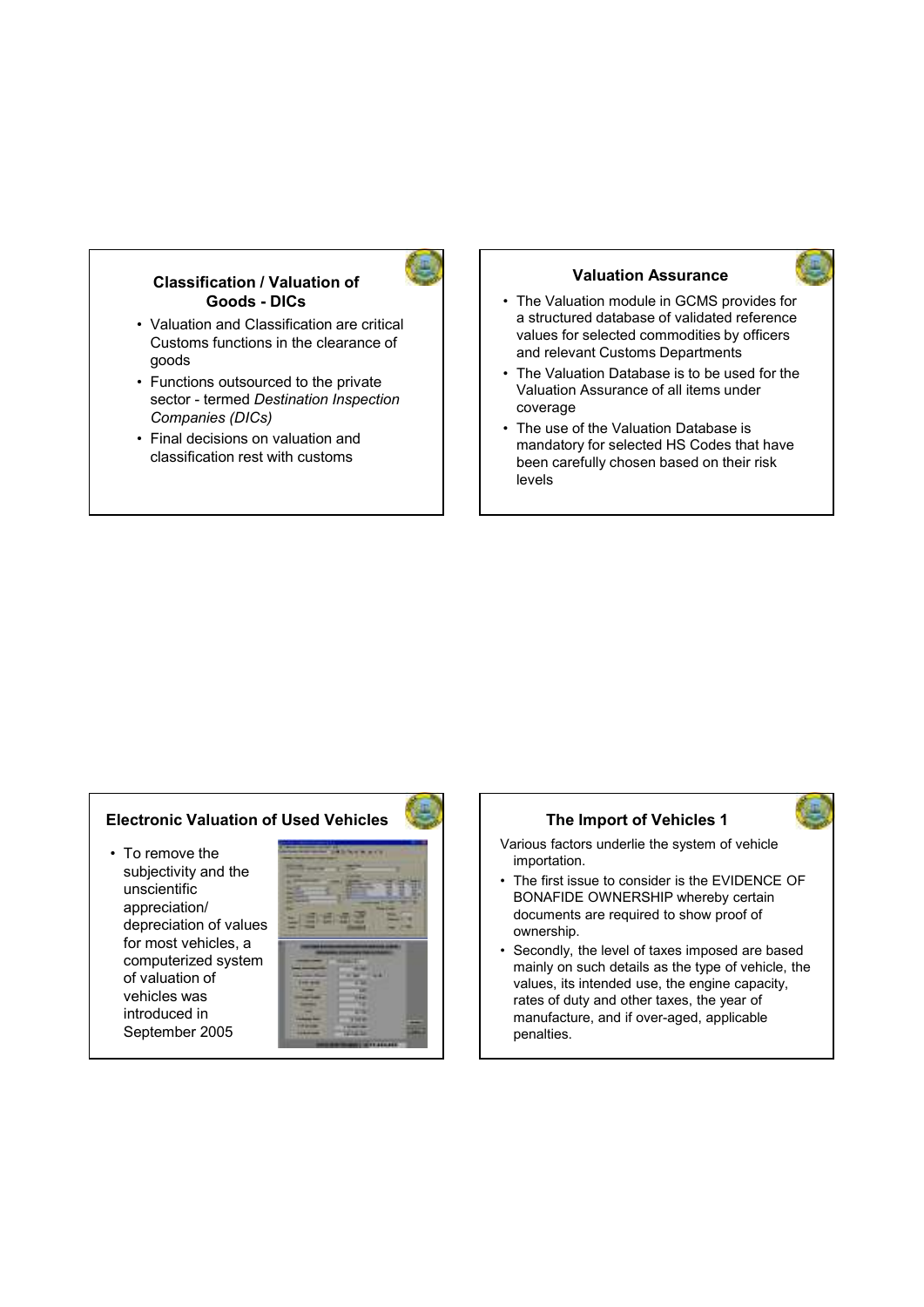### **The Import of Vehicles 2**

- Finally, the system of classification and valuation is performed by Destination Inspection Companies (DICs) which are mandated by law to provide Final Classification and Valuation Reports (FCVR).
- Contact the Customs Division Client Service Unit citing the following details of the vehicle intended for import:
- Type and model of vehicle
- Chassis number (VIN)
- Country of origin
- Year of manufacture

# **Satellite Tracking System**

- Functionality
	- Information Matrix
	- Sub-consignment No
	- Vehicle No
	- Destination
	- Declarant
	- Entry / Exit Point
	- Attached Flag
- Overdue Report Alerts • Static Alerts
- Geo Fencing
- 





#### **ISO 9001:2008 Certification**

- Internationally recognized standards on Quality Management System
- Documented procedures
- Monitoring of processes
- Keeping adequate records
- Customer care, change management, and information sharing

#### **Stakeholder Engagement**

- Regular Tax Education
- Stakeholder Forums / Consultations for policy making, implementation and review
- Training of Clearing Agents
- Introduction of Client Service Units
- Introduction of Internal Affairs and Intelligence Unit